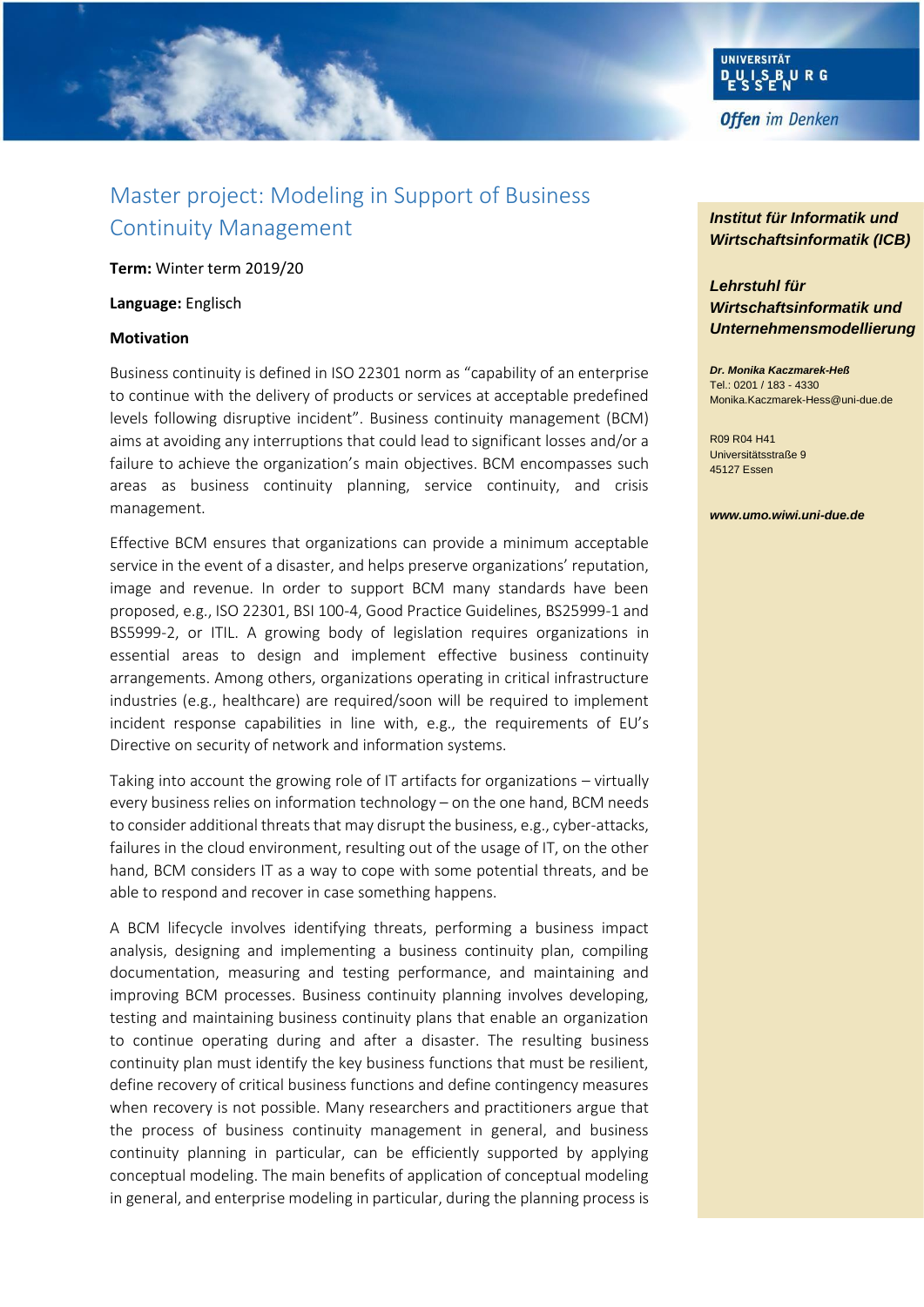that an enterprise model provides required information on the enterprise action system (e.g., business processes) and enterprise information systems needed to generate such a plan, allows to take a holistic approach when analyzing the organization, provide information on the existing dependencies (e.g., which processes depend on which IT resources), and provide related guidance across all the phases.

### **Description**

The main goal of this project is to conduct analysis of the BCM field with the aim to analyze the possible role of modeling in general, and modeling of IT infrastructure in particular, in the BCM processes. To this aim the students should:

- 1. Make themselves familiar with the relevant literature and norms/standards on BCM with the emphasis on the role of IT in the BCM process
- 2. Identify the possible role of conceptual modeling in support of BCM process
- 3. Identify main scenarios and use cases, which should/could be effectively supported by using conceptual models of IT infrastructure (integrated with other perspectives on organization, e.g., business process, business goals)
- 4. Derive a set of requirements for effective support and use these requirements to evaluate existing approaches to model IT infrastructure (both stand-alone as well as being part of Enterprise Modeling/Enterprise Architecture approaches)
- 5. Formulate recommendation and assess the maturity of the field.

#### **Expected outcomes**

A final report encompassing above-mentioned aspects, critical reflection on effectiveness of the support provided by the modeling approaches. Final presentation of the obtained results.

#### **Exemplary Introductory Literature:**

- Standards such as: ISO 22301, BSI 100-4, Good Practice Guidelines, BS25999- 1 and BS5999-2, or ITIL.
- Kersten H., Klett G. (2017). Business Continuity und IT-Notfallmanagement. Grundlagen, Methoden und Konzepte. Springer Vieweg, Wiesbaden
- Spörrer S. (2014) Business Continuity Management. ISO 22301 und weitere Normen im Rahmen der Informationstechnologie. Edition KWV. Springer Gabler, Wiesbaden
- Watters J. (2014) Essentials of Business Continuity Management. In: Disaster Recovery, Crisis Response, and Business Continuity. Apress, Berkeley, CA
- Veronneau, S., Cimon, Y. & Roy, J. A model for improving organizational continuity. J Transp Secur (2013) 6: 209. https://doi.org/10.1007/s12198- 013-0112-4
- Turetken, O. Is your back-up IT infrastructure in a safe location? Inf Syst Front (2008) 10: 375. https://doi.org/10.1007/s10796-008-9081-8
- Bajgoric, N. and Moon, Y. (2009), "Enhancing systems integration by incorporating business continuity drivers", Industrial Management & Data Systems, Vol. 109 No. 1, pp. 74-97.